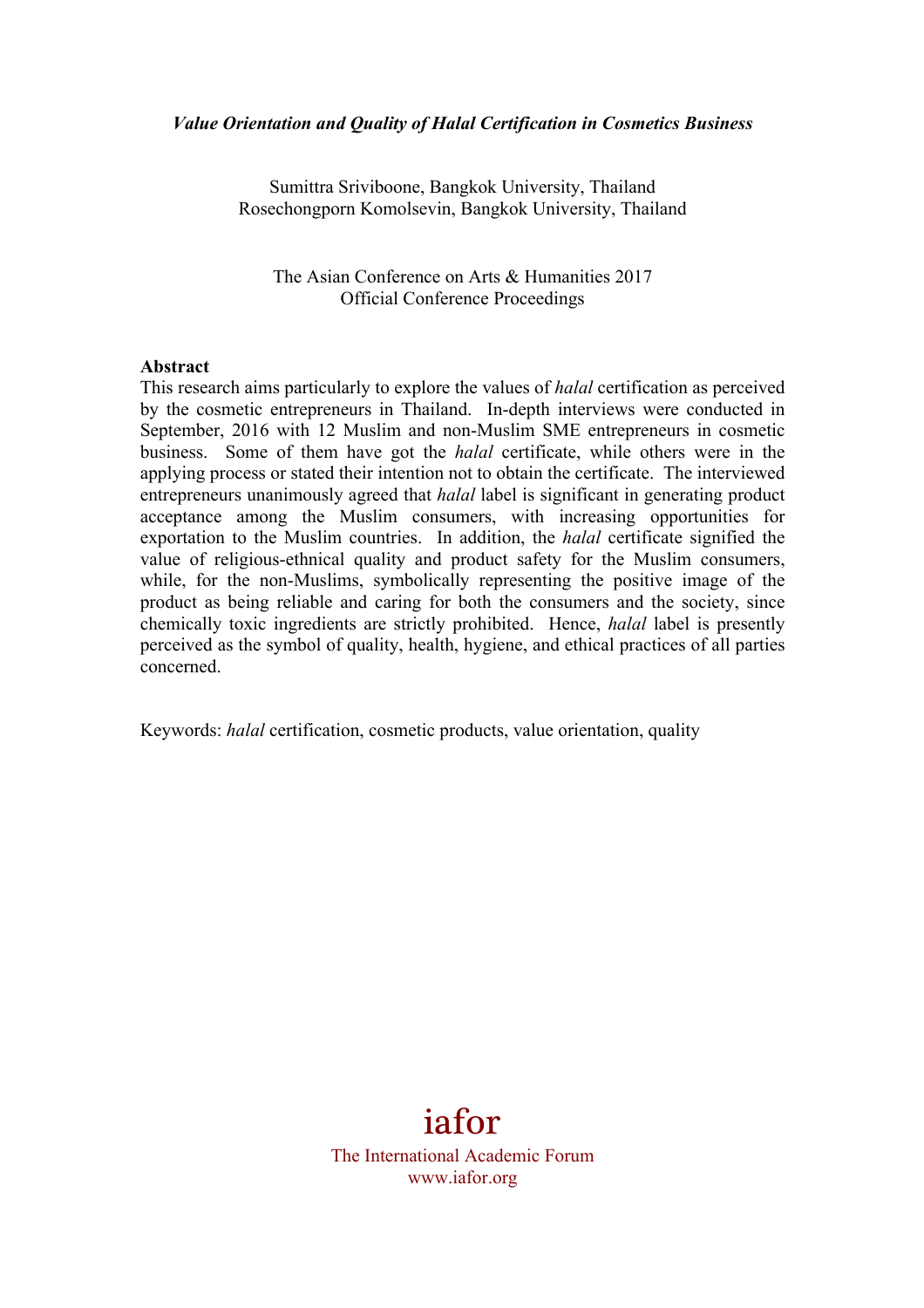### **Introduction**

The *halal* certification in Thailand started in 1948 when a company wanted to export chicken meat to Kuwait, and was required to get *halal* certification from an accredited Islam organization in Thailand. The authority to grant *halal* certification belonged then to the Chief of the Muslim. In 1996, the said authority was assigned to the Central Islamic Council of Thailand (CICOT) and the Provincial Islamic Council, which functions to *"inspect, certify, and grant the halal product certification mark"*(CICOT website, 2016)



At present, the accreditation of *halal* certification has been extending from food and beverage industry, to cover a wide variety of products and services, e.g. pharmaceuticals, cosmetics, perfumeries, finance, and tourism (Hanzaee & Ramezani, 2011). Thai entrepreneurs started to be increasingly aware of *halal* certification, but not many of them have been applying for a *halal* certificate. Potential obstacles in the process to acquire the *halal* quality assurance involve the complex or too strict certification process, high costs, organizational inability to comply with the religious requirements, and inadequate information flow (Ruzevicius, 2012). One of the obstacles inhibiting Thai entrepreneurs from applying for *halal* certification stems basically from the lack of knowledge among the entrepreneurs themselves.

The 2005 regulations of the Central Islamic Council of Thailand (CICOT) stipulate primarily the *halal* requirements of consumer products, animal slaughtering, food & drinks services, and other food-related products. However, a number of Thai cosmetic entrepreneurs have been quite alert with halal conformity. Types of the halal cosmetics in Thailand include, for example, oil lip balm, herbal body scrub (Chakglom, 2015), herbal cosmeceuticals for hair, sunscreen, care & cleaning products, and soap (Beyond Beauty ASEAN Bangkok, 2016). Referring to the Manual Procedure for Halal Certification in Malaysia (2014), the [cosmetic and personal care] products must not: consist of or contain any part or matter of an animal prohibited by the Islamic Law; contain anything which is impure/*najs* or intoxicate; contain any part of a human being or its yields; be poisonous or hazardous to health; be prepared, processed or manufactured using any instrument that is contaminated with *najs*, nor have the course or preparing, processing or storage in contact with, mixed, or in close proximity to any *haram* products.

Thai cosmetic entrepreneurs seeking for halal certification also receive rigorous supports from the government. The Department of Industry Promotion, for example, has constantly promoted the *halal* -related knowledge among cosmetic entrepreneurs,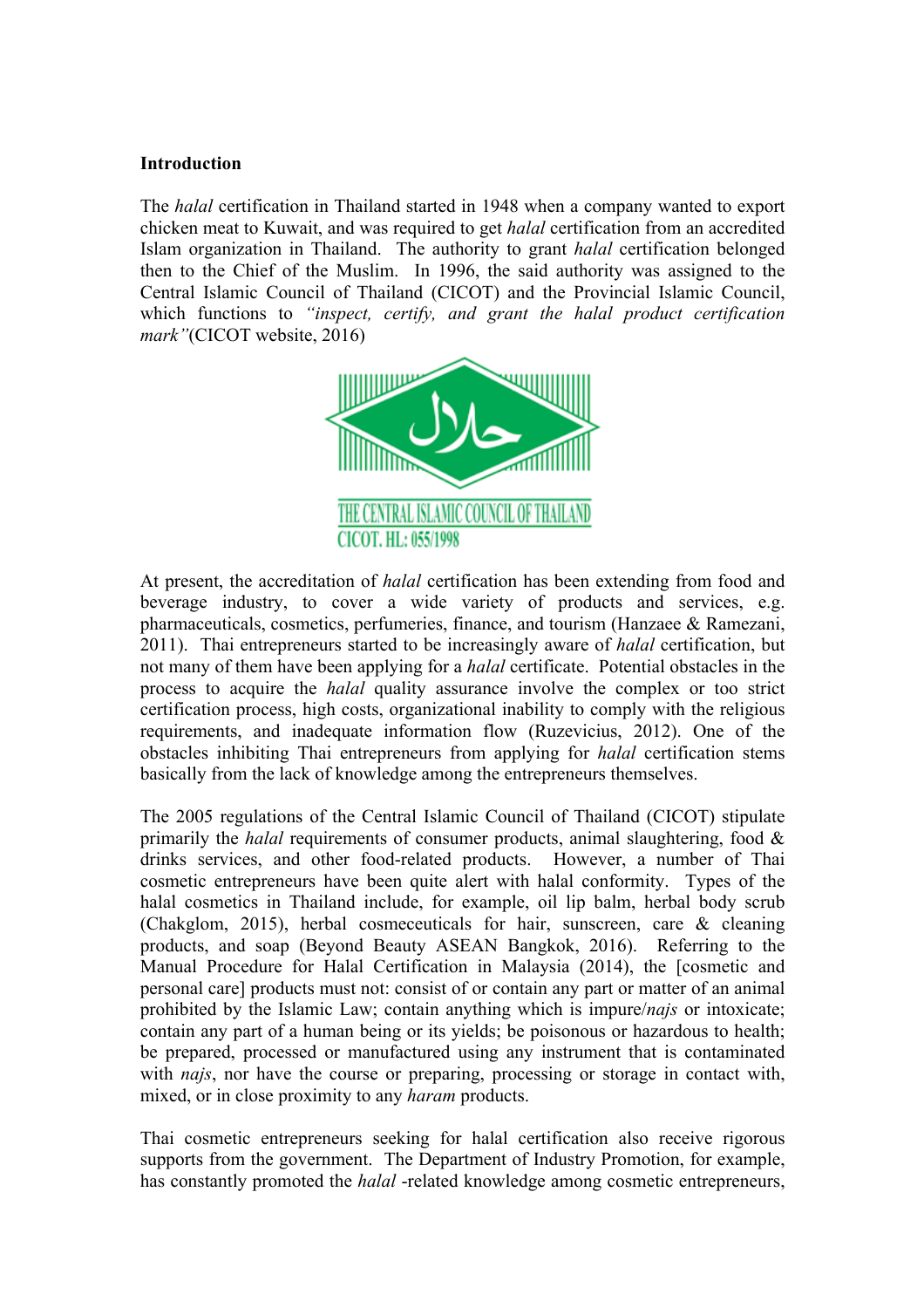including the religious requirements and the process needed to conform to the *halal* regulations. Supports also come from other government and academic agencies, e.g. Department of Business Development, Ministry of Commerce, the Industry Promotion, Ministry of Industry, Institute for Small and Medium Enterprises Development (ISMED), and the Halal Science Center, Chulalongkorn University.

The *halal* certification not only indicates that the product is permissible to be consumed or used by a Muslim, it also signifies the quality value orientation of *"product safety, quality, and hygiene"* (Muhammad, Md Is, & Kifli, 2009), or the *'elite'* product. That is, *halal* products in many countries are associated with the value orientation of being safe, healthy, quality-specific, fresh & pure, and even exotic (Ruzevicius, 2012).

Values refer to a person's desirable goals and play a significant role in determining his/her *"selection or evaluation of actions, policies, people and events"* (Golob, Lah, & Jancic, 2008, p. 86). Basically, values motivate an individual to satisfy his/her expressed or latent needs from either responsive or proactive marketing dimensions (Blocker, Flint, Myers, & Slater, 2011) or the value creation process (Bockmann, 2013). As for Thai cosmetic entrepreneurs, *halal* certification may represent or alternately reinforce the quality symbol for their products.

This research, therefore, aims particularly to explore the values of *halal* certification as perceived by the cosmetic entrepreneurs. The research findings may shed lights on their perception regarding the significance of *halal* certification in cosmetic business, which may benefit them in local and international trading.

### **Objectives of Study**

To explore the values of *halal* certification from a perspective of Thai cosmetic entrepreneurs.

# **Literature Review**

# **Value of** *Halal* **Certification**

The concept of *halal* defines everything that is *"legitimate or permissible by Allah"* (Ruzevicius, 2012, p. 761). Likewise, *halal* products refer to those that satisfy the Islamic law requirements and are suitable to be consumed by Muslims. The *halal* business at present has expanded from food products, beverages, and food supplement, to cover a number of fields, e.g. pharmaceutical, cosmetic and personal care, consumer goods, hotel and tourism, and finance business.

The products awarded with *halal* certification generally carry the religious-ethnic value; that is, they are free from the prohibited or '*haram'* substances, and hence legitimately allowed to be used or consumed by Muslims. In addition, the said products also contain the quality assurance values of international quality certification system as HrACCP (*Haram* Analysis Critical Control Points), a section of HACCP (Hazard Analysis and Critical Control Points) principles. That is, *halal* manufacturing process is considered as one requirement for a firm to satisfy the international standard manufacturing practices, including good manufacturing practice (GMP), good hygiene practice (GHP), good clinical practice (GCP), good laboratory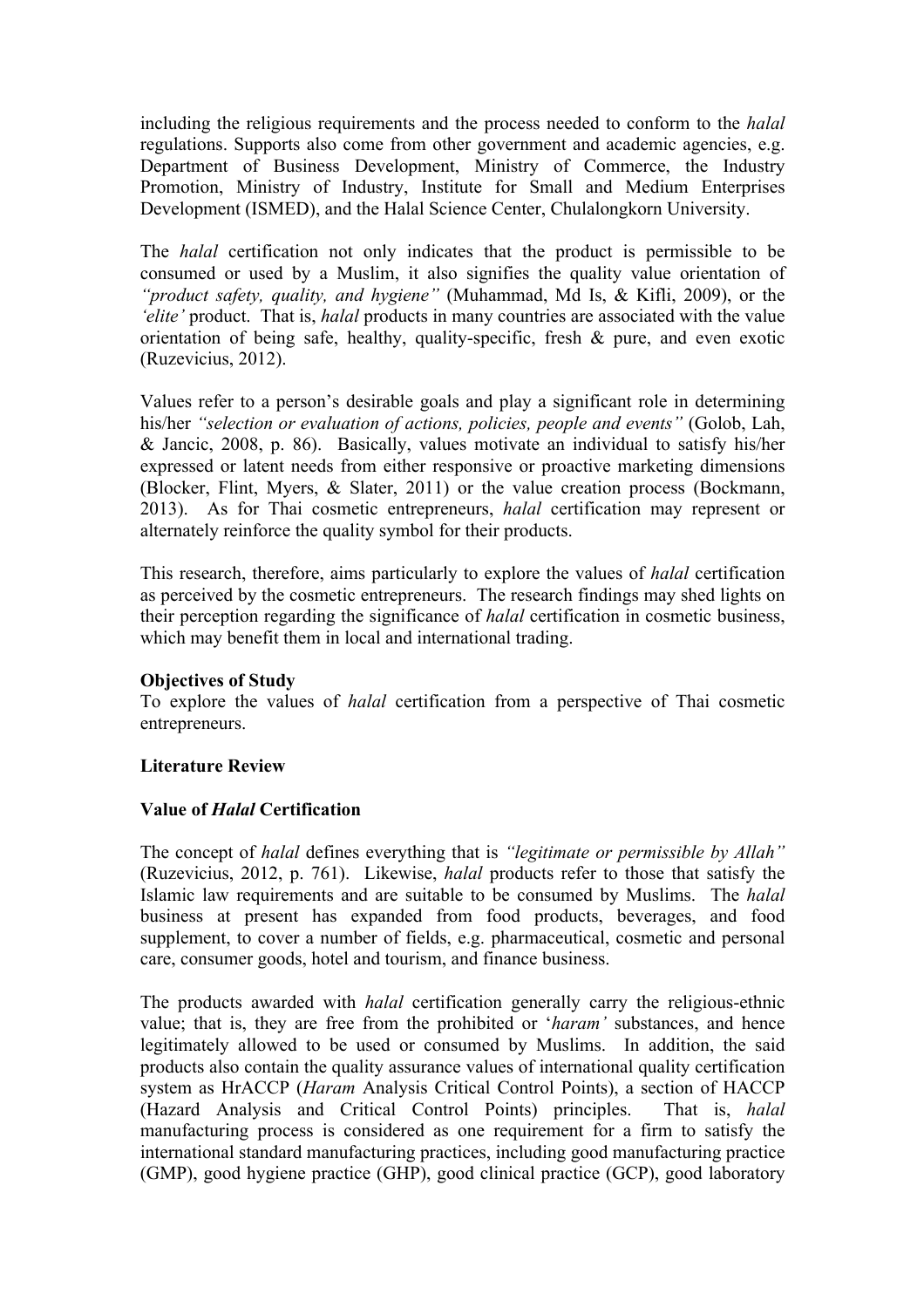practice (GLP), good storage practice (GSP), good engineering practice (GEP), and good distribution practice (GDP) (Moheza, Zailani, & Tieman, 2016).

The quality value of *halal* products highlights the Islamic values of being *"good, clean, and wholesome"* to both the Muslims and non-Muslim consumers. The latter group in many countries basically considers *halal* products as safe, natural, organic, health-oriented, and toxic-free, with no hazard to the environments and animal welfare. As a result, the trading values of *halal* food products all over the world have continuingly increased from 661 billion US dollars in 2011 to 1.1 trillion US dollars in 2015 (Editorial section, Industry Journal, 2015).

In addition to quality association, the *halal* certification mark is also required in case that the entrepreneurs aim at exporting their products to Muslim consumers in Islamic (e.g. Malaysia, Indonesia, Saudi Arabia) and non-Islamic countries (e.g. Netherlands, Denmark, Germany) (PeW Research, HDC and Emst & Young Analysis, 2014, cited in Wanwijak, 2015). As a result, the *halal* products also contain the marketing value in such a way that facilitates them to penetrate international markets more easily.

Apart from the aforementioned values (religious-ethnic, quality assurance, and marketing), *halal* products may also generate prosocial social value orientation among the consumers that enhances "joint, and equal outcomes' between them and the firm. That is, the consumers with prosocial values, besides aiming to *"approach others in a more cooperative way and seek out greater opportunities to enhance their collective outcomes, [also] tend to construe social situations according to morality"* (van Dolen, de Cremer, & de Ruyter, 2012, p. 308). Since *halal* certification is closely associated with the ethical lifestyle choice of the consumers (IMARAT consultants, n.d.), it may be perceived as a means to achieve their prosocial cognitive and behavioral practices.

To conclude, this study concerns the investigation of the cosmetic entrepreneurs' perception regarding the four values of halal certification; namely, religious-ethnic value, quality value, marketing value, and prosocial value.

### **Research Questions**

- 1. What is the perceived religious-ethnic value of halal certification?
- 2. What is the perceived quality value of halal certification?
- 3. What is the perceived marketing value of halal certification?
- 4. What is the perceived prosocial value of halal certification?

### **Conceptual Model**

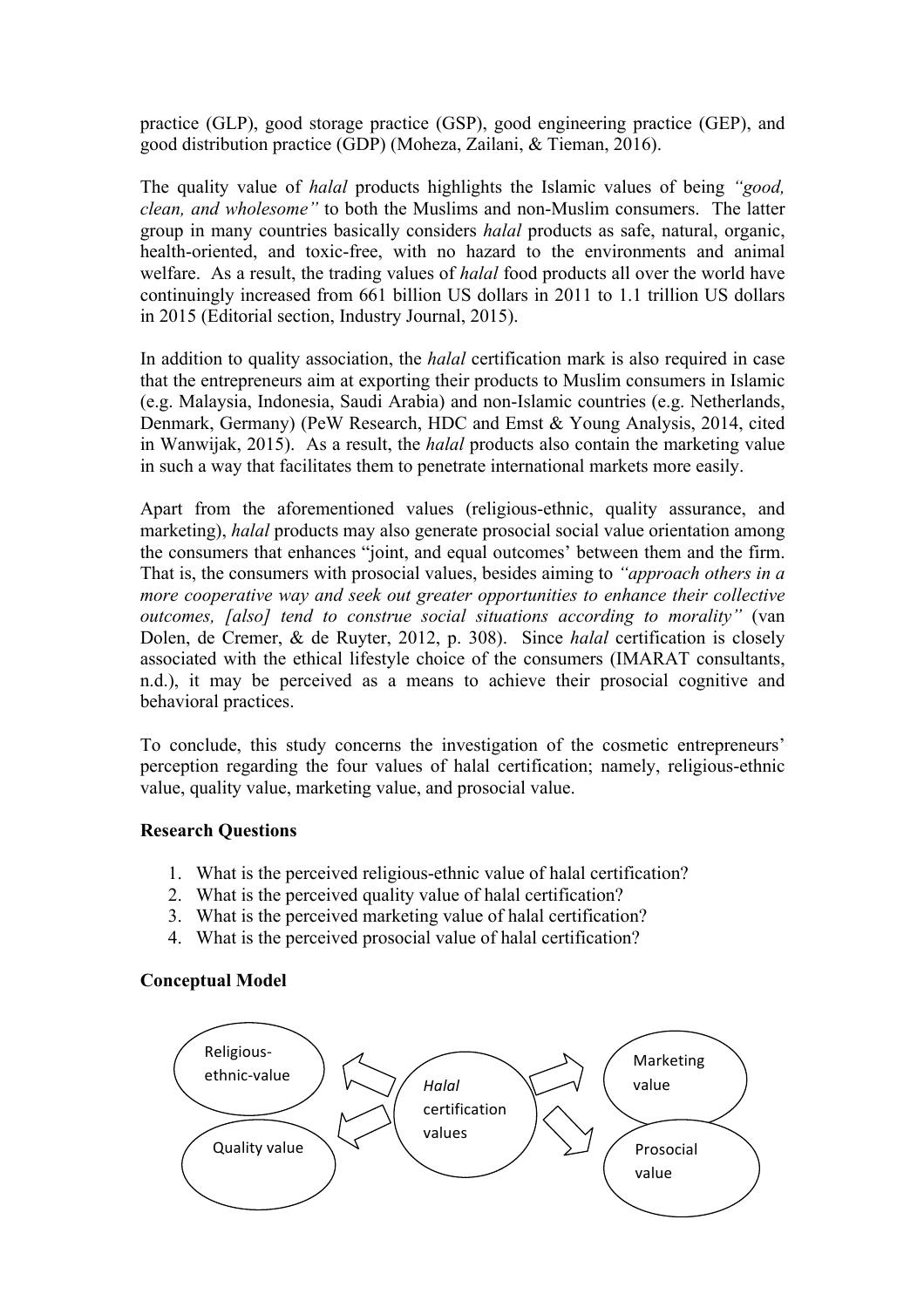#### **Methodology**

This research was conducted qualitatively with the Muslim and non-Muslim SME entrepreneurs in cosmetics business in Thailand. Some of them have got the *halal* certificate, while others were in the applying process or stated their intention not to obtain the certificate. The in-depth interviews were conducted with 12 informants selected purposively on the voluntary basis. The discussed issues concerned the entrepreneurs' perception regarding the values of *halal* certification to their cosmetic business, categorized into 4 types as consisting of religious-ethnic, quality, marketing and prosocial values.

### **Instrument**

The instrument was the open-ended questions asking about the informants' perception regarding the values of *halal* certifications to their cosmetics business, categorized into 4 types as consisting of religious-ethnic, quality, marketing and prosocial values. Three experts were asked to check on the question validity, and they unanimously agreed that the questions corresponded well with the stated research objectives.

## **Data Collection & Analysis**

In-depth interviews were conducted with 12 purposively-selected Muslim and non-Muslim SME entrepreneurs in cosmetics business. The data collection was conducted in June, 2015 and was completed in September, 2016. The data were then transcribed and categorized according to the predetermined themes, and thereby analyzed both thematically and inductively to get the overt and hidden meanings of the respondents' perceptions. The results were presented descriptively.

### **Results**

The findings regarding the key informants' perception regarding the values of *halal* certifications to their cosmetics business can be categorized into four parts as follows: religious-ethnic value, quality value, marketing value, and prosocial value.

### **Religious-ethnic value**

The key informants stated that, for cosmetic products, the *halal* certificate signified the value of religious-ethnical quality. That is, the product with *halal* certification initially signifies that it is free of *"animal gelatin, alcohol, and toxic chemical ingredients."* Moreover, in addition to strictly following the *halal* process, the investigation process was also thoroughly conducted by COCIT and Provincial Islamic Council to ensure the good manufacturing process (GMP), the good storage practice (GSP), the good hygiene practice (GHP), and the good distribution practice (GDP). For example, if *halal*-only premises were unavailable, the manufacturing, storing, and distributing process of *halal* products must be handled separately from the non-*halal* ones. The said practices enabled the cosmetics to comply with the Islamic regulations, and hence permissible to be used by the Muslim consumers. One respondent indicated that the cosmetic factory strictly supervised its manufacturing process to ensure that *"no religious [Islamic] violation had been conducted."*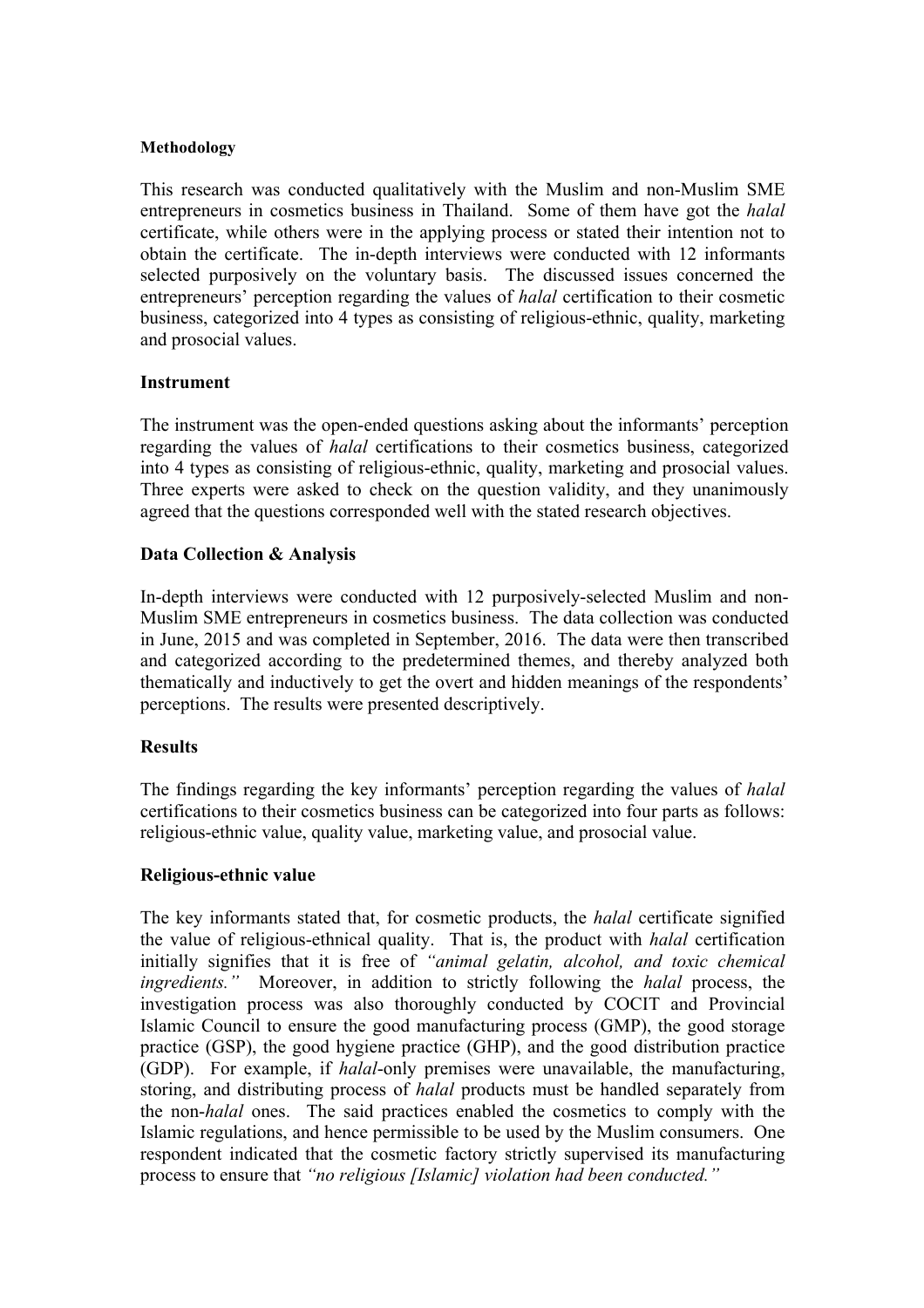# **Quality value**

The cosmetics with *halal* certification were generally recognized as safe for both the Muslims and non-Muslims. Since the *halal* cosmetic products are alcohol-free, they are safe for *"sensitive body skin and face."* Moreover, one of the respondents shifted her focus to produce the '*organic halal cosmetics*' e.g. Turmeric herbal body scrub, and Tamarinds scrub cream. The herbal product, stated the respondent, were of best selling specifically among the Muslim consumers in the middle-east region.

*Our [halal] products are famous for being natural, alcohol-free, chemical-free, and herbal-oriented. Both Muslim and non-Muslim consumers trusted that our products won't do any harm to their face and body.*

When compared with other western brands, the *halal* cosmetics, at first glance, were perceived as *"exotic and unfamiliar,"* and the consumers were *"reluctant to try."* However, after using the products, most consumers felt confident in the *"healing and protective"* ingredients of the products.

## **Marketing values**

The SME cosmetics entrepreneurs unanimously agreed that *halal* certification was significant in generating product acceptance among the Muslim consumers, with increasing opportunities for exportation to the Muslim countries. Unlike food and beverages, in Thailand, *halal* certification has not yet been required among cosmetics products. However, a number of cosmetic entrepreneurs were very much alert in securing *halal* certification, either because they had a plan to export their products to Muslim countries in ASEAN or in the Middle-east region, or because they were demanded by the destination countries to carry a *halal* label on their products. One of the respondents stated that exporting a product to Malaysia is *"almost impossible without halal label."* Even in Dubai in which Islamic regulations are the least restricted comparing to other nearby middle-east Muslim countries, the imported products with proper *halal* certified label are originally required.

According to the Muslim key informants, halal certification is nonetheless compulsory for the Muslim consumers in the domestic markets. In this case, the religion of the entrepreneurs was no point of concern, since *"no matter whether you [the entrepreneurs] are Muslim or not, you should get the Halal certification mark anyway"* so that *"your product will be reliable and strengthened for further exportation."*

Some cosmetic entrepreneurs, however, did not apply for *halal* certification. This is due to the fact that their target customers were either tourists from non-Muslim countries (e.g. China), or they had exported their product to non-Islamic countries (e.g. Cambodia). They nonetheless stated their intention to apply for *halal* certification mark in the future if they had a plan to extend their exportation to the Islamic countries.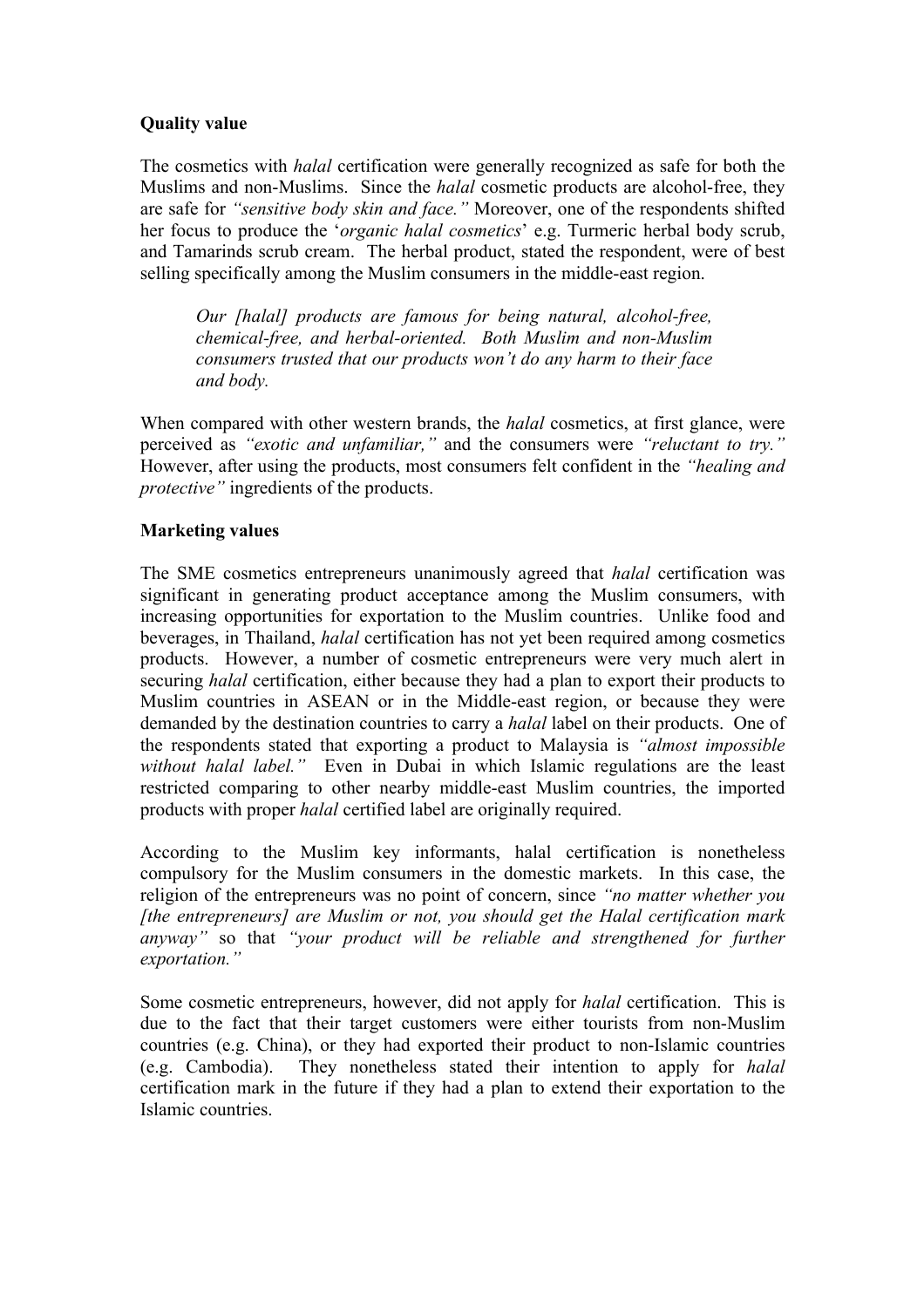### **Prosocial value**

Unlike food products, halal cosmetics do not practically involve animal slaughtering, in which the proper process has to be implemented. However, the cosmetic entrepreneurs would pay much attention not to include *haram* ingredients (e.g. pork gelatin, alcohol) in the product. In this aspect, one respondent further clarified that, according to the Islamic requirements, the product hygiene and safety is highly significant since *"Islam prohibits the use of ingredients detrimental to the public's well-being; therefore, we must be very careful not to add toxic chemical substances that might harm our customers in both short- and long-term."*

The concern for public health safety has strengthened the positive image of *halal* cosmetics as being reliable and caring for both the consumers and the society, since chemically toxic ingredients are strictly prohibited. Hence, *halal* label is presently perceived as the symbol of quality, health, hygiene, and ethical practices of all parties concerned. One respondent stated that:

*Some of our non-Muslim customers said that they felt good to use our [halal] cosmetics. They perceive that we do our business based on moral and ethical standards, not just thinking only about our profits and hence not caring for the customers. For them, strictly abiding with the Islamic practices is a kind of morality.*

To conclude, the SME cosmetic entrepreneurs in Thailand agreed that *halal* certification is significant for product exportation to the Islamic countries. Besides the marketing value, the *halal*-certified products additionally contain the values of quality and morality in such a way that they were produced and processed on the basis of personal and social care, thereby reinforcing the ethical values and standards of the product users.

# **Discussion**

The research findings indicated that the key informants unanimously agreed that *halal* certification carried the value of quality, safety, and hygiene for health. The *halal* label also signifies the ethical and moral concern of the cosmetic entrepreneurs, in which they willingly agree to avoid adding toxic ingredients in their products. As for the entrepreneurs themselves, they were rejoiced that they have righteously followed the Islamic regulations, and simultaneously provided hygiene and quality products to their customers. Furthermore, the *halal* certification and label additionally open new markets for their products, both domestically and internationally, so that they could reach to not only the Muslims, but also the non-Muslims as well.

As for the customers, while the Muslim consumers basically feel comfortable when using the permissible cosmetic products, the non-Muslim customers' perception is notably interesting. That is, they were perceivably satisfied with the *halal* products for two reasons. First, they could trust that the products would do no harm to their face and body. Second, they were delighted that, by using the *halal* products, they could support the entrepreneurs who care less for their personal gains, but care more for the well-being of their customers. This might be the reason why the demand for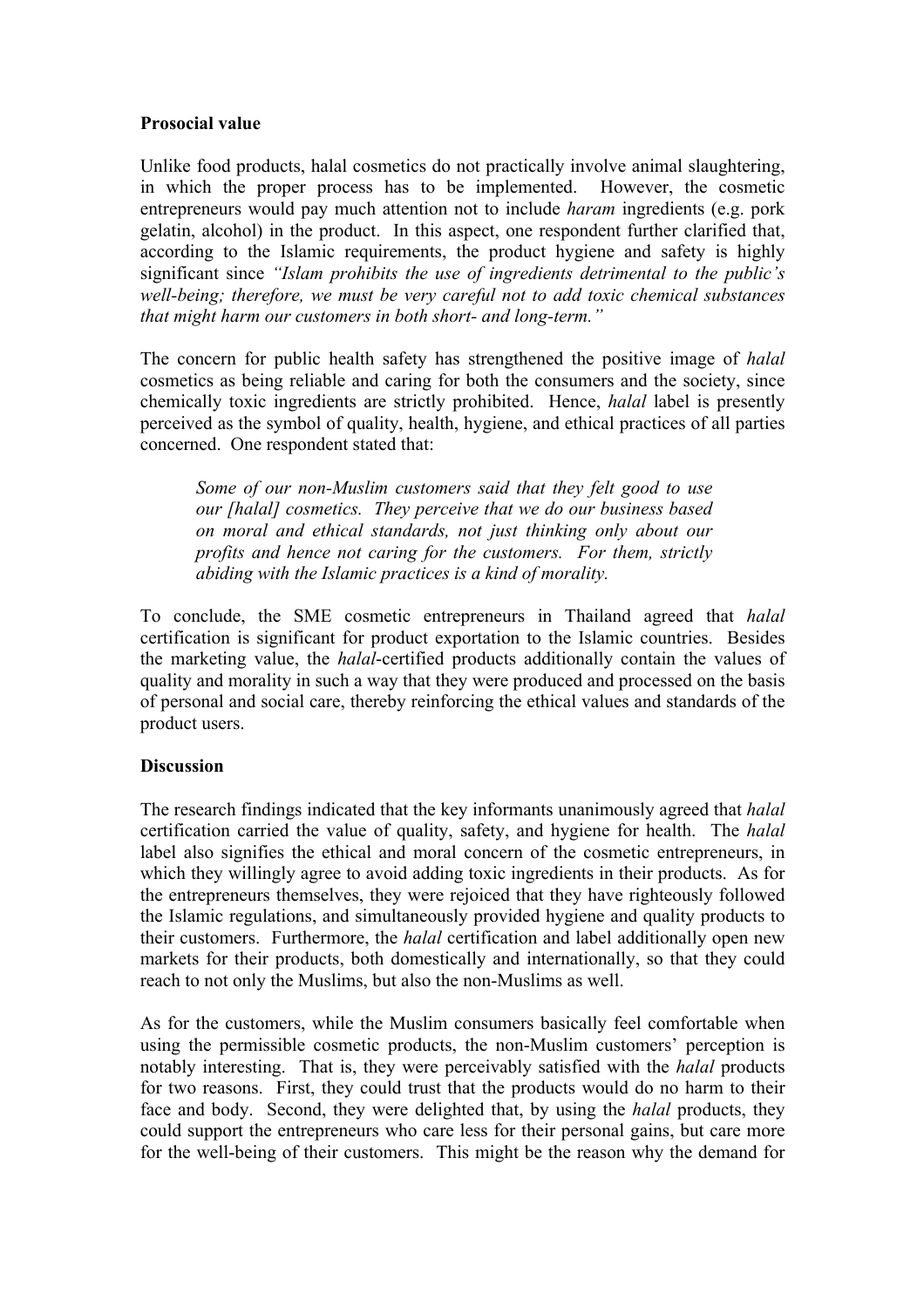*halal* cosmetics has been incessantly increasing in significant markets around the world.

Although Thailand has not net formulated the written regulations for *halal* cosmetics (CICOT website, 2016), the entrepreneurs themselves are quite enthusiastic in changing their manufacturing process to meet with *halal* conformity and later apply for *halal* certification. This kind of enthusiasm could also be seen in the endeavors of those in-charge academic and government agencies, which constantly provide concrete supports to the interested entrepreneurs, i.e. training programs, education trips, domestic and international product exhibitions, aids for market penetration and expansion.

At present, the quality value orientation of *halal* certification has been extended from food and beverages products to cover other product- and services-based industries, such as banking, tourism, genuine leather goods, cosmetics and personal care, perfumeries, supply chain and logistics, and personal hygiene products (Ruzevicius, 2012). This extension stems primarily from the public, both entrepreneurs and customers, who are increasing aware of the values of *halal* -certified products.

## **Acknowledgement**

The research was funded by the Thailand Research Fund (TRF), Bangkok, Thailand.